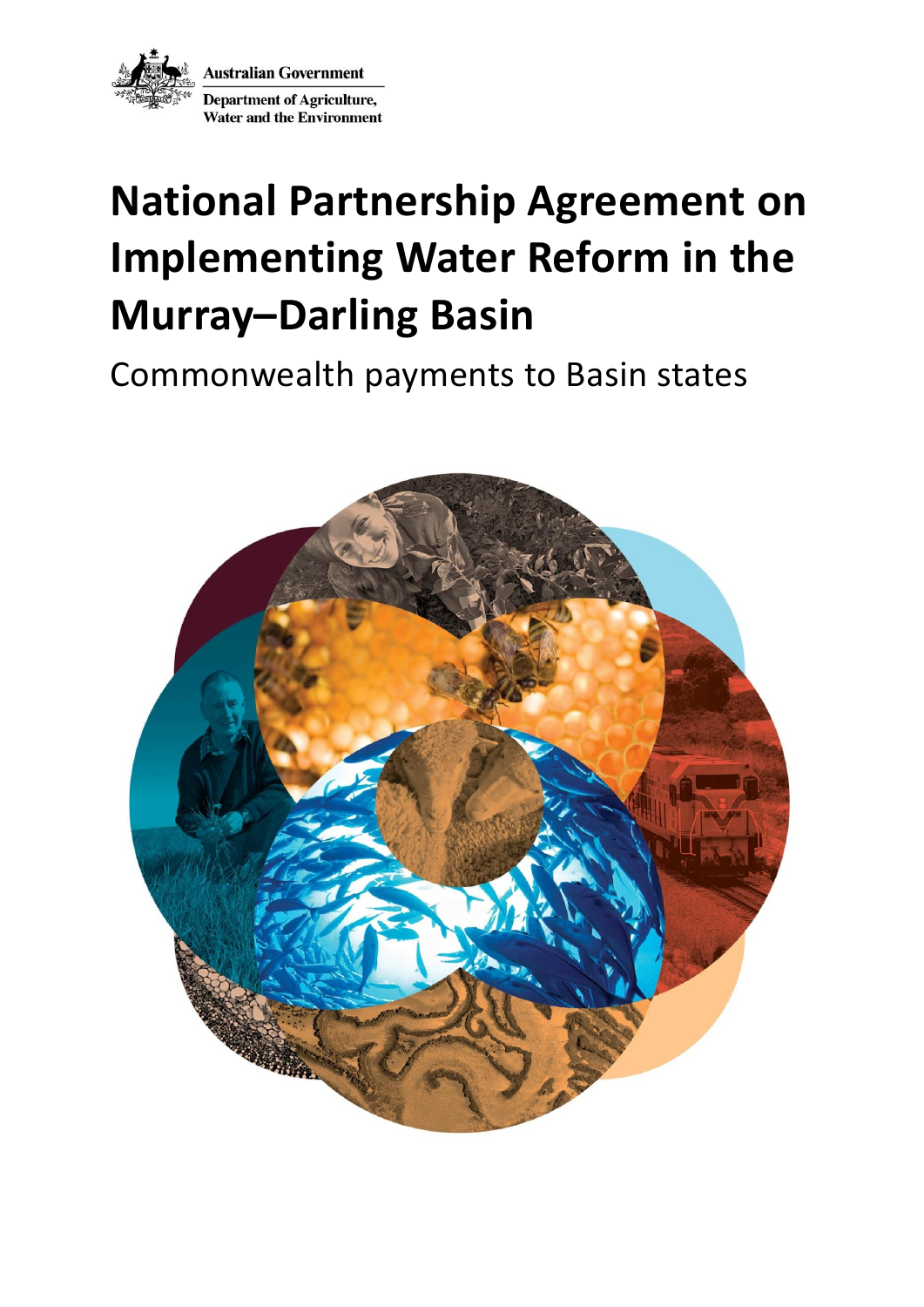NPA on Implementing Water Reform in the Murray–Darling Basin: Commonwealth payments to Basin states

#### © Commonwealth of Australia 2020

## **Ownership of intellectual property rights**

Unless otherwise noted, copyright (and any other intellectual property rights, if any) in this publication is owned by the Commonwealth of Australia (referred to as the Commonwealth).

#### **Creative Commons licence**

All material in this publication is licensed under a Creativ[e Commons Attribution 4.0 International Licence](https://creativecommons.org/licenses/by/4.0/legalcode) except content supplied by third parties, logos and the Commonwealth Coat of Arms.

Inquiries about the licence and any use of this document should be emailed t[o copyright@agriculture.gov.au.](mailto:copyright@agriculture.gov.au)



## **Cataloguing data**

This publication (and any material sourced from it) should be attributed as:

Department of Agriculture, Water and the Environment 2020, *National Partnership Agreement on Implementing Water Reform in the Murray–Darling Basin: Commonwealth payments to Basin states*, Canberra, CC BY 4.0.

This publication is available a[t agriculture.gov.au/water/mdb/npa-water-reform-mdb-milestone-reports.](http://www.agriculture.gov.au/water/mdb/npa-water-reform-mdb-milestone-reports)

Department of Agriculture, Water and the Environment

GPO Box 858 Canberra ACT 2601 Telephone 1800 900 090 We[b awe.gov.au](http://agriculture.gov.au/)

The Australian Government acting through the Department of Agriculture, Water and the Environment has exercised due care and skill in preparing and compiling the information and data in this publication. Notwithstanding, the Department of Agriculture, Water and the Environment, its employees and advisers disclaim all liability, including liability for negligence and for any loss, damage, injury, expense or cost incurred by any person as a result of accessing, using or relying on any of the information or data in this publication to the maximum extent permitted by law.